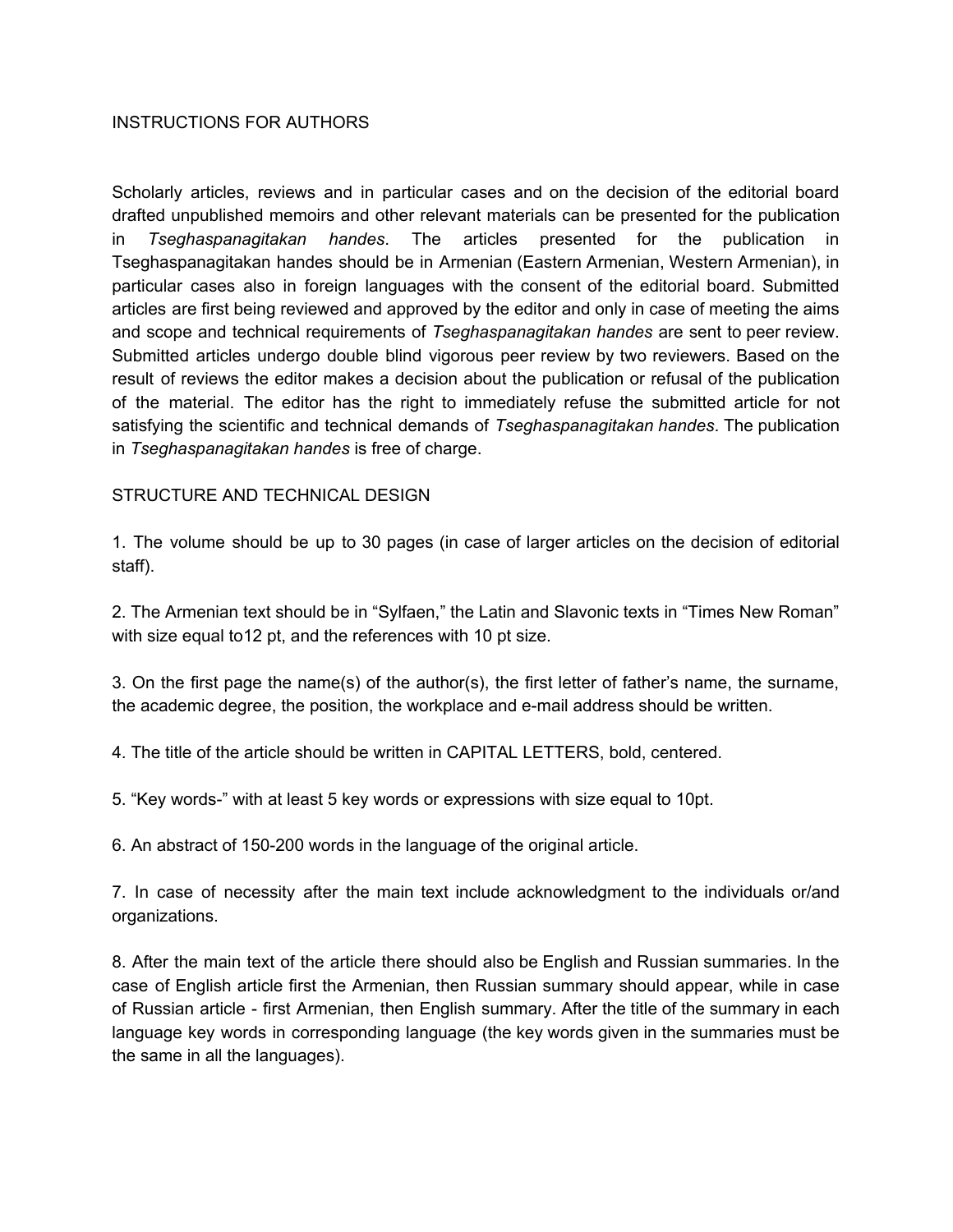9. After the summaries non-Latin list of literature in alphabetical order mentioning the title of the material in original and to give the equivalent English translation in brackets [ ]. To give other details of the reference (the name, surname of the author, the name of the publishing-house, the place, the title of the journal etc.) in Latin presented in transcript, for example:

Marut'yan, Harut'yun. Հայ ինքնության պատկերագրությունը։ Հատոր 1. Ցեղասպանության հիշողությունը և Ղարաբաղյան շարժումը [Iconography of Armenian Identity. Vol. 1: The Memory of Genocide and the Karabagh Movement]. Yerevan: Gitut'yun, 2009;

Սուրիական տարեցոյց [Syrian Almanach]. Cairo: Zareh Pe'rpe'rean, 1924;

Ցավի, հիշողության և պայքարի կոթողներ. Հայոց ցեղասպանության զոհերի հիշատակին նվիրված կոթողներ [Memorials of Sorrow, Remembrance and Struggle]. Yerevan: Ministry of Diaspora, 2010;

Sahakyan, Vera. «Հատուկ կազմակերպության (Թեշքիլաթ-ը Մախսուսե) ձևավորման նախադրյալները», Հայոց ցեղասպանություն – 100. Միջազգային գիտաժողովի զեկուցումների ժողովածու ["Prerequisites of the Formation of Special Organization (Teşkilât-ı Mahsusa)" in Armenian Genocide -100. Collection of Papers of the International Conference]. Yerevan: Gitut'yun, 2016, 198-212.

Marutyan, Harutyun. «Ինքնութեան «ամրացման» երկու հնարաւորութիւններ Հայաստան-Սփիւռք յարաբերութիւնների համատեքստում», Սփիւռք եւ ինքնութիւն (խմբ.՝ Շահան Գանտահարեան) ["Two 'possibilities' of strengthening Identity in the Context of Armenia-Diaspora Relations," in Diaspora and Identity (ed. Shahan Kandaharian)]. Antelias-Lebanon: Printing House of the Armenian Catholicosate of Cilicia, 2018, 219-233.

Margaryan, Narine. «Հայ երեխաների թրքացման գործընթացն Օսմանյան կայսրության պետական որբանոցներում (1915-1918 թթ.)» [Turkification of Armenian Children in the Ottoman Empire's State Orphanages (1915-1918)]. Ts'eghaspanagitakan handes 4 no. 1 (2016): 25-43;

Antonyan, Aram. «Տօքտ. Ալթունյան» [Dr. Alt'unyan]. Veratsnund (Paris), 27 May, 1919, no. 12.

10. References should be made according to the Chicago Manual of Style Online 17th Edition https://www.chicagomanualofstyle.org/tools\_citationguide/citation-guide-1.html

## **Transliteration**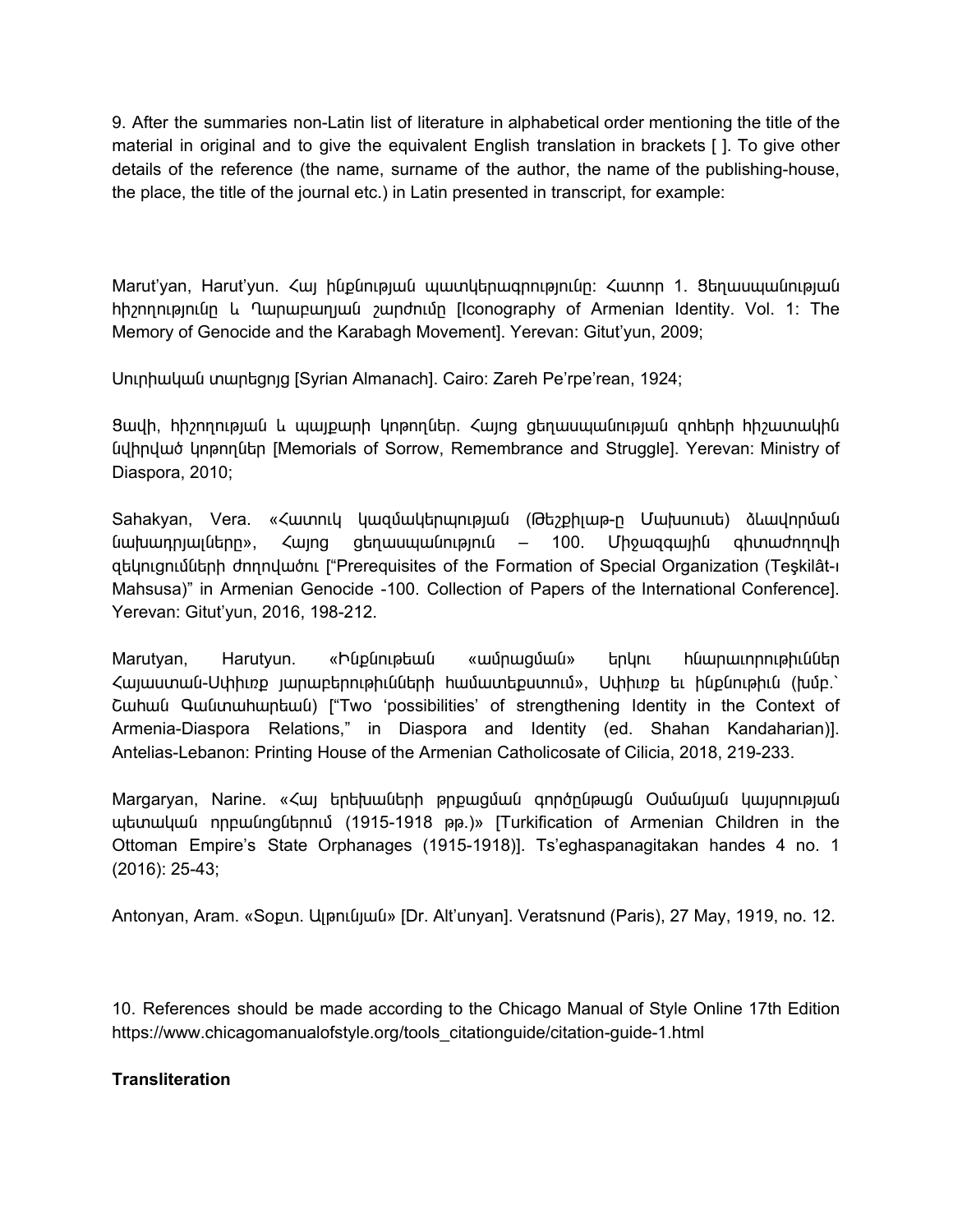Armenian

 $U$   $w - A$   $a$  $P_P - B b$  $Qq - Gg$  $\bigcap$   $\eta$  -  $D$  d  $b\bar{b}$  - Ee  $2q - Zz$  $t$   $t$  -  $E'$   $e'$  $Q_p - \ddot{E} \ddot{e}$  $\theta$   $\theta$  - T' t' d d - Zh zh  $h h - li$  $L_{\parallel}$  -  $L_{\parallel}$ **lu** <sub>→</sub> Kh kh  $\sigma$  & - Ts ts  $44 - Kk$  $\zeta$  h - H h  $2 \delta$  - Dz dz  $\P$   $\eta$  - Gh gh Δ Δ - Ch ch  $U$  մ - M m  $3 - Yy$  $U$   $U - N n$  $C_2$  - Sh sh  $\cap$  n - Vo vo (in the middle of a word it is necessary to write o)  $2 \xi$  - Ch' ch'  $\n <sup>n</sup>$   $\mu$  -  $P$   $p$  $Q - Jj$  $n - R' r'$  $U u - S s$  $44 - Vv$  $S$  un -  $T$  t  $Pp - Rr$ 8 g - Ts' ts'  $\cap$  hu - U u Φψ - P'p'  $P P - Q q$ ԵՎ և - Ev ev  $O$   $o$  -  $O'$   $o'$  $\mathfrak{B} \mathfrak{p}$  - Ff Russian